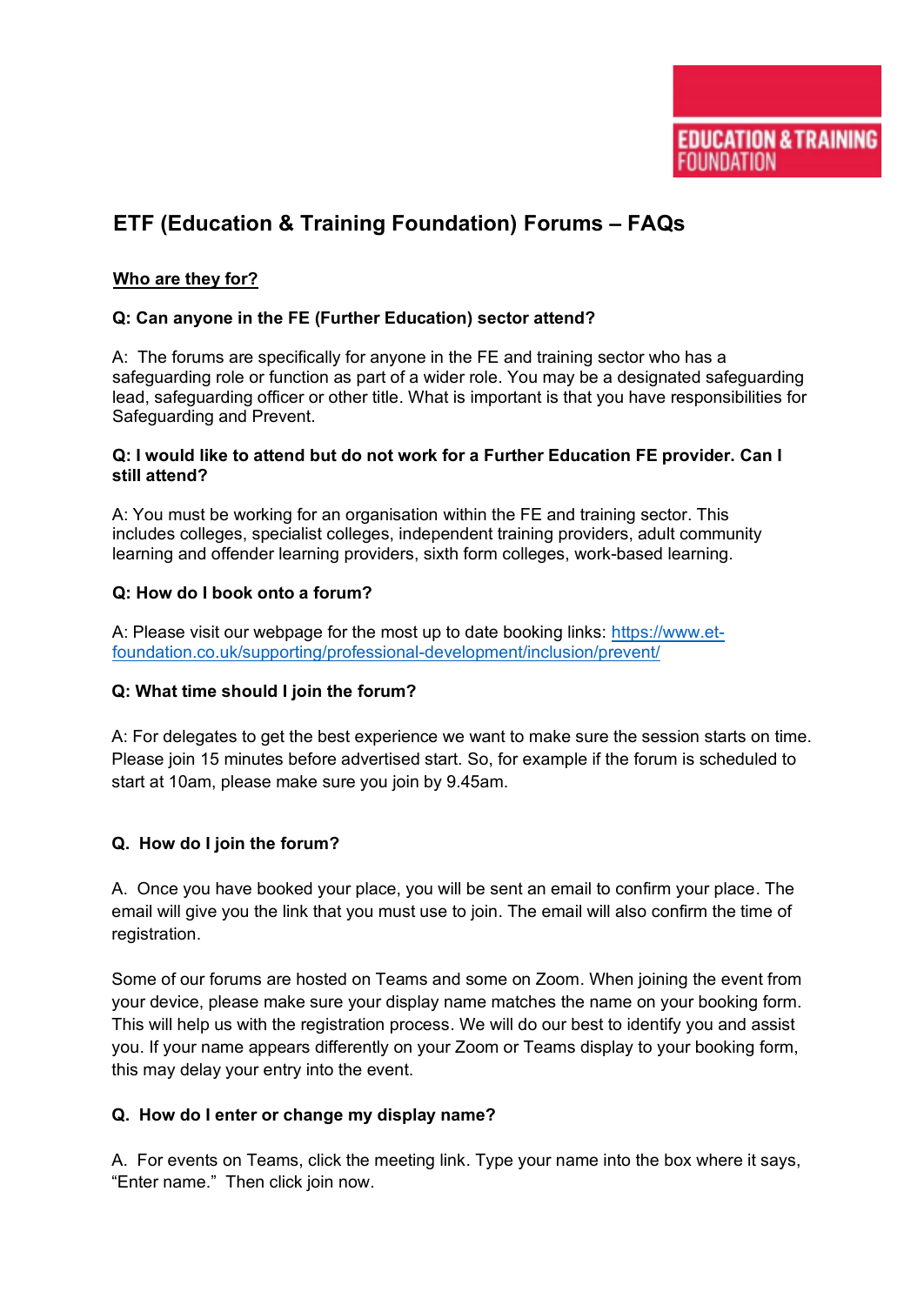| Choose your audio and video settings for<br><b>Meeting now</b>                                                                                                                                                                                                                                                                                      |  |
|-----------------------------------------------------------------------------------------------------------------------------------------------------------------------------------------------------------------------------------------------------------------------------------------------------------------------------------------------------|--|
| $\circ$<br>I<br>Enter name<br>Join now                                                                                                                                                                                                                                                                                                              |  |
| $\begin{picture}(150,10) \put(0,0){\line(1,0){10}} \put(15,0){\line(1,0){10}} \put(15,0){\line(1,0){10}} \put(15,0){\line(1,0){10}} \put(15,0){\line(1,0){10}} \put(15,0){\line(1,0){10}} \put(15,0){\line(1,0){10}} \put(15,0){\line(1,0){10}} \put(15,0){\line(1,0){10}} \put(15,0){\line(1,0){10}} \put(15,0){\line(1,0){10}} \put(15,0){\line($ |  |
| Other join options                                                                                                                                                                                                                                                                                                                                  |  |
| 520 Audio off C Phone audio                                                                                                                                                                                                                                                                                                                         |  |

If the event is on Zoom and you need to change your display name, follow these instructions.

• If using Zoom in your internet browser (e.g. Chrome, internet explorer)



| When prompted, select Keep.                                           |
|-----------------------------------------------------------------------|
| Then click Zoom.pkg                                                   |
| If nothing prompts from browser, try again.                           |
| If you cannot download or run the application, Join from your browser |
| Join a Meeting                                                        |
| <b>Star Roma</b><br><b>Wayn Tripping</b>                              |
| <b>Tm not a robot</b><br>Privacy                                      |
| John.                                                                 |

# **Q: What happens if I am having trouble accessing the meeting?**

A: Please contact us at **prevent@etfoundation.co.uk** and we will assist you.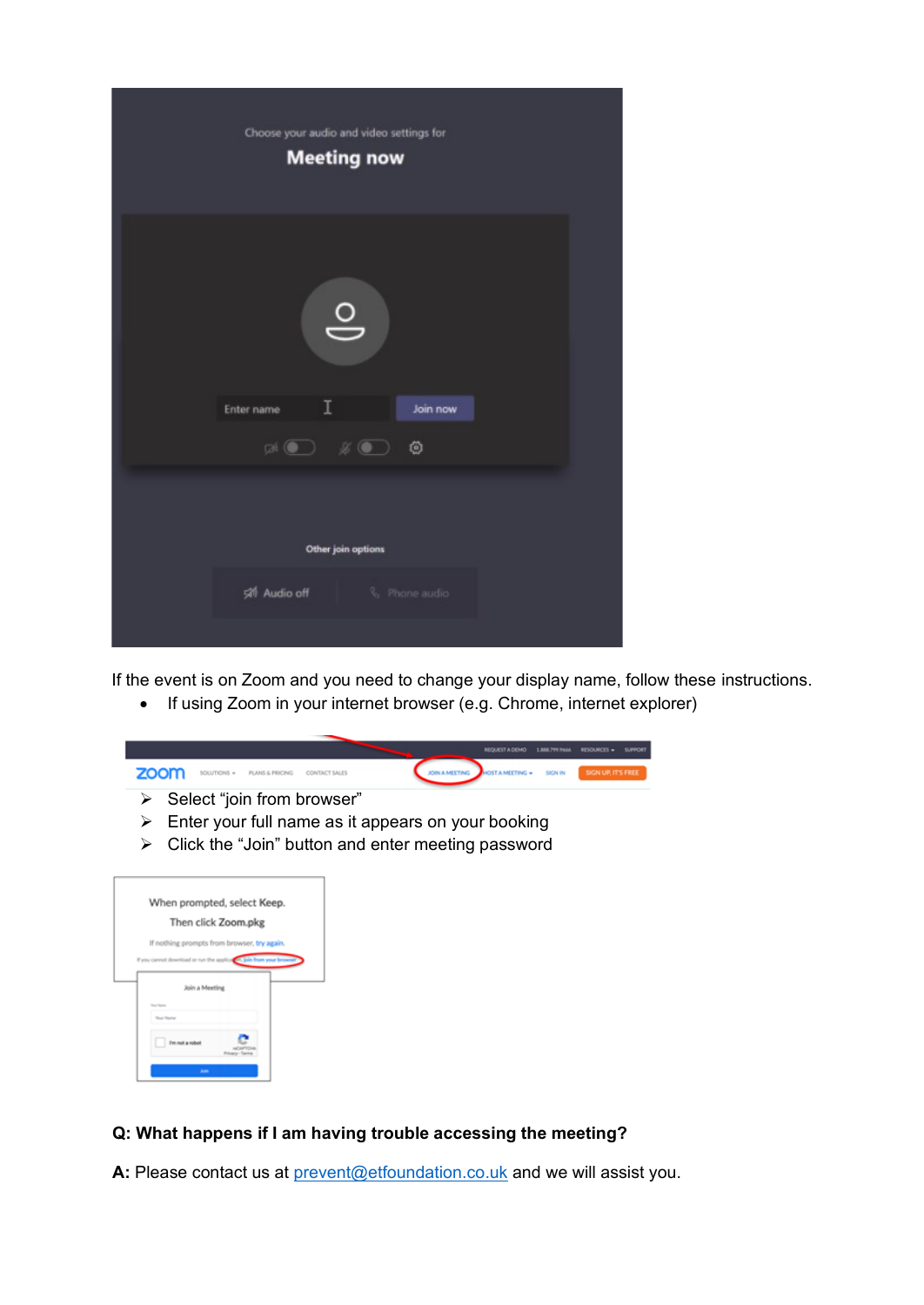## **Q: Do I have to attend the full day?**

A: The programme is designed for full day attendance. We have scheduled topics in such a way as to build on learning throughout the day with opportunities for interaction through break out rooms and questions.

## **Q: Are captions available during the forum?**

A: To use live captions in a Teams meeting, go to your meeting controls and select **More** 



To stop using live captions, go to the meeting controls and select **More options. \*\*\*** > **Turn off live captions**.

# **Q: Will I get a copy of the slides after the forum?**

A: All delegates who attend will get copies of slide presentations, where they have been made available by the speaker.

## **Q. What if I book and then cannot attend?**

A: There are limited places available, and booking is on a first come first served basis. We understand that emergencies and unforeseen circumstances can arise. We do ask, as a matter of courtesy to our speakers and other participants, that you let us know as soon as possible if you are no longer able to attend.

## **Q. Will the Forum be recorded?**

A: Yes, we record the Forum for ETF purposes. We will remind you of this when at the beginning. Once recording starts, you will be notified onscreen.

## **Q. Will I have access to the recording of the Forum?**

A: The Forum is recorded for ETF purposes to augment and support production of resources. Copies of or access to recording of the Forum itself are not shared with delegates in order to comply with data protection.

## **Q. What happens when all the places are gone?**

A: We have a limited number of places. If you are unable to book because all places